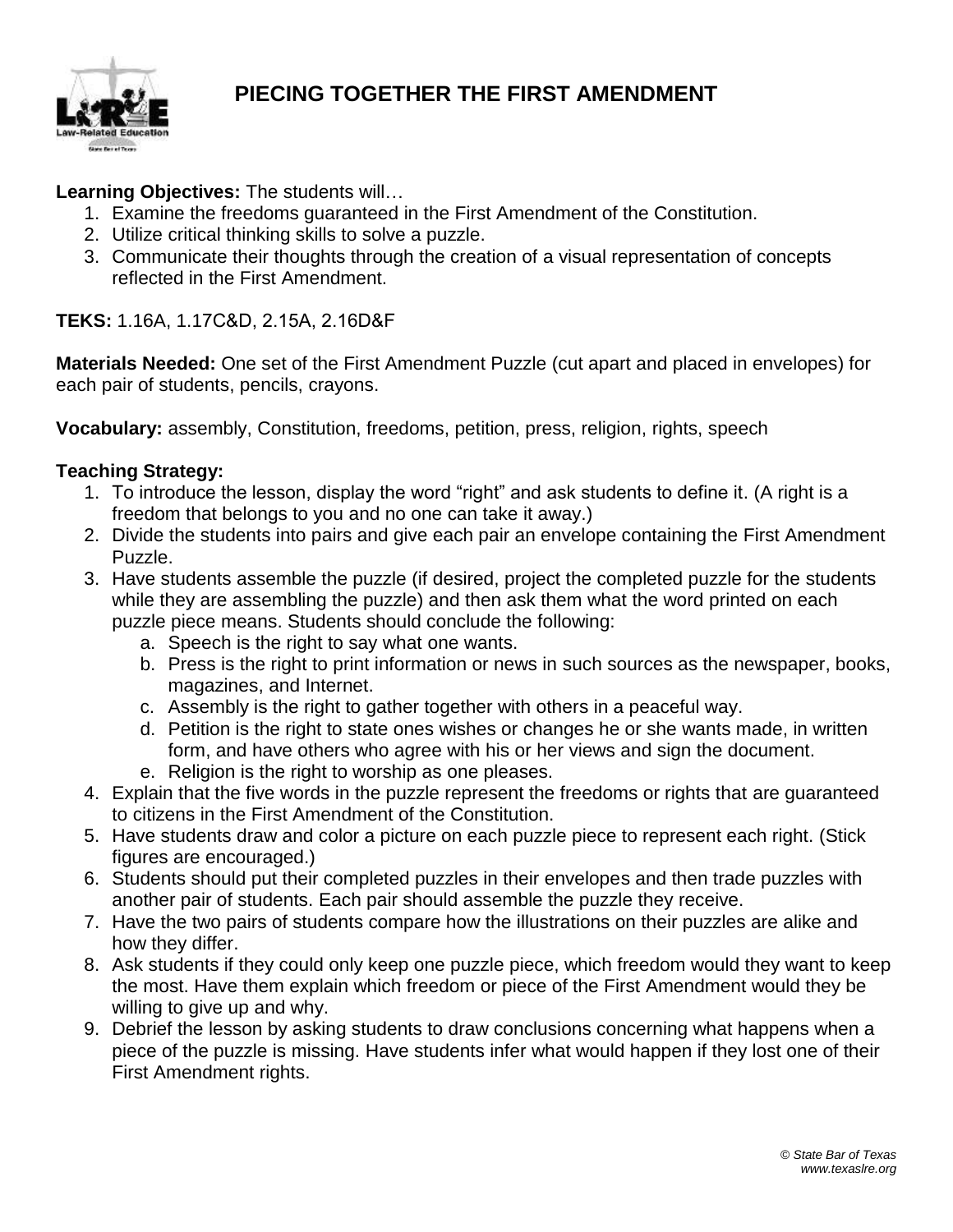### **Extension for Gifted/Talented:**

Ask students to write an original story about someone who took freedom of speech too far. They should include what the consequences should be for the person's actions and a conclusion concerning why there are limits to freedom of speech.